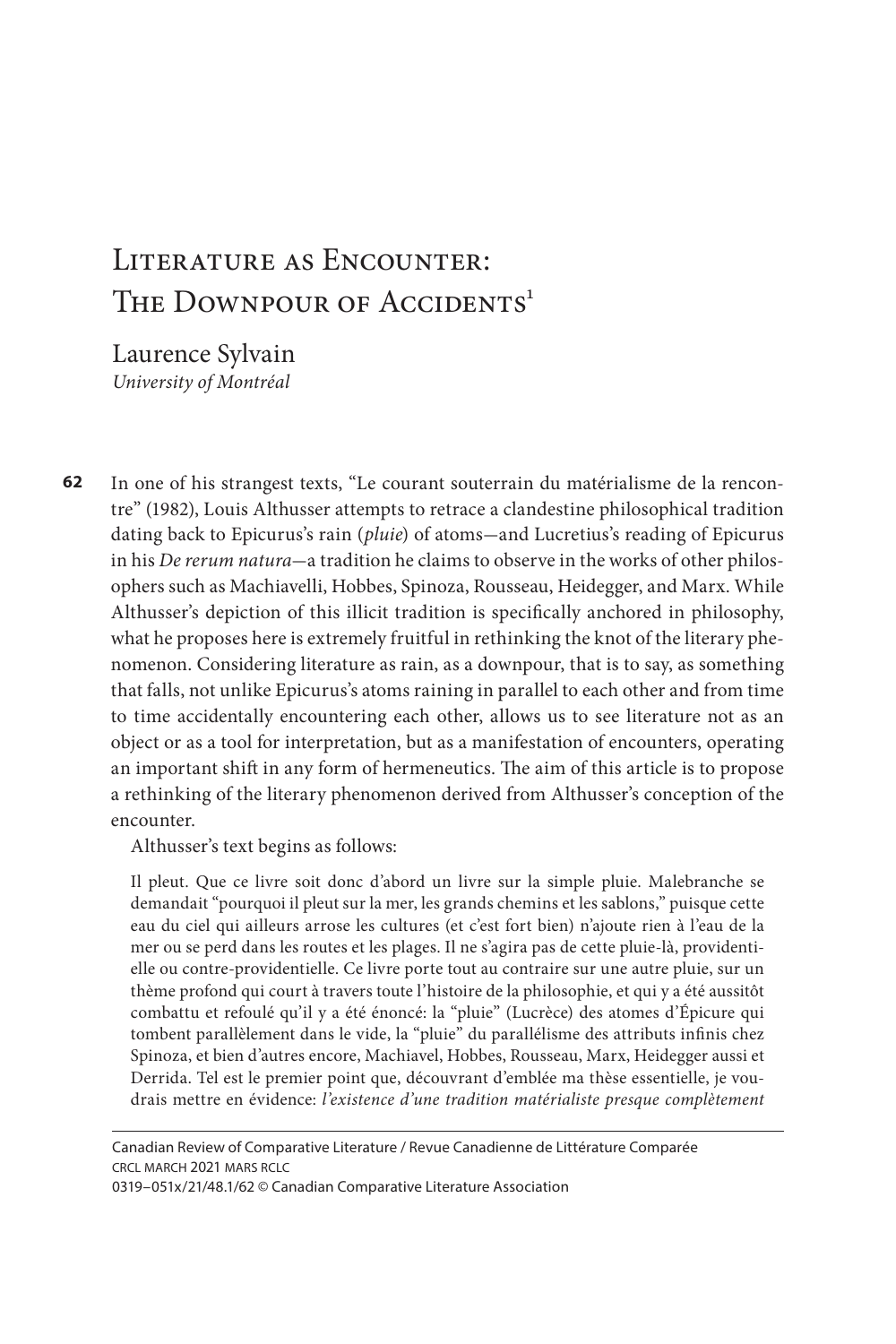*méconnue* dans l'histoire de la philosophie (il faut bien un mot pour la démarquer en sa tendance) *de la pluie, de la déviation, de la rencontre et de la prise.* (*Écrits philosophiques* 553-54; emphasis in original)

"It's raining": Fine, but why rain, that is, why use the image of rain to get to the idea of encounter? This is not Malebranche's "why is it raining," since the "why is it raining" is basically the "why is there something and not nothing," a question aiming to point out the cause, or the origin, of the "there is something," of the "it is raining." No, Althusser says, it is not that kind of rain he is talking about, but simply "la pluie." Here, with regard to rain in various ways, in order to fully grasp how it allows us to articulate the encounter, we must consider it in a very concrete way, or imagine it in its concreteness. *It is raining*: this simply means *Let us note that it is raining*, but nothing more. There is no need to look for the reason why it is raining, but only to observe the presence of the rain. I look and I see that it is raining. Here is the rain falling. I can see it falling, and when I observe it falling, I see the raindrops falling, falling from the sky to the ground parallel to each other; the photographs of the rain speak for themselves. When I look at the photographs, I can see the lines that the rain forms, the lines of the fall that seem to be straight and with drops separated from each other and following the same parallel movement. I do not look up to the sky from where the rain is falling, so I do not raise my head to the sky in hope of observing the verticality of the rain, which would alert me to the questions "why is it raining" or "from where is it raining?" I look at the rain at eye level, and I see the rain drops falling in parallel; that is all.

The encounter, says Althusser, occurs when there is a deviation of these drops in parallel, causing one raindrop to meet another. The important question to ask, then, is what causes such a deviation to occur? That is, however, where Althusser stops, writing "on ne sait ni où ni quand, ni comment." Why is there suddenly a change in the movement so that the parallelism of the raindrops gives way to a conjunction? When the rain falls, it deviates from its parallel fall when it encounters an obstacle, so that one imagines the rain falling on a tree and on the leaves of the tree, for example. Flowing on the leaves, it seems to turn into a small stream, where the drops that have fallen there then meet. If I go outside, if I go out into the rain, I can cause the same phenomenon. The rain falls on my body, which then makes the drops meet and thus deviate from their parallelism. It must be understood that here Althusser begins an important episode that allows us to begin to reflect on the encounter as it concerns the very structure of thought, but it is at this point that we must continue. It is important to see that the image of Althusser's rain, which allows him to think about the encounter, can also allow us to reflect on the encounter as a node of thought itself. The deviation does not occur by itself in thought. It is not simply a matter of noting that at that moment there is a deviation. It is necessary to contemplate the rain that falls, the drops that fall individually, as concepts, words, and images falling upon us, and the mind grasps them, acts, and ensures that the encounter takes place. It is the act of the mind that seizes the encounter, which allows the last words of the last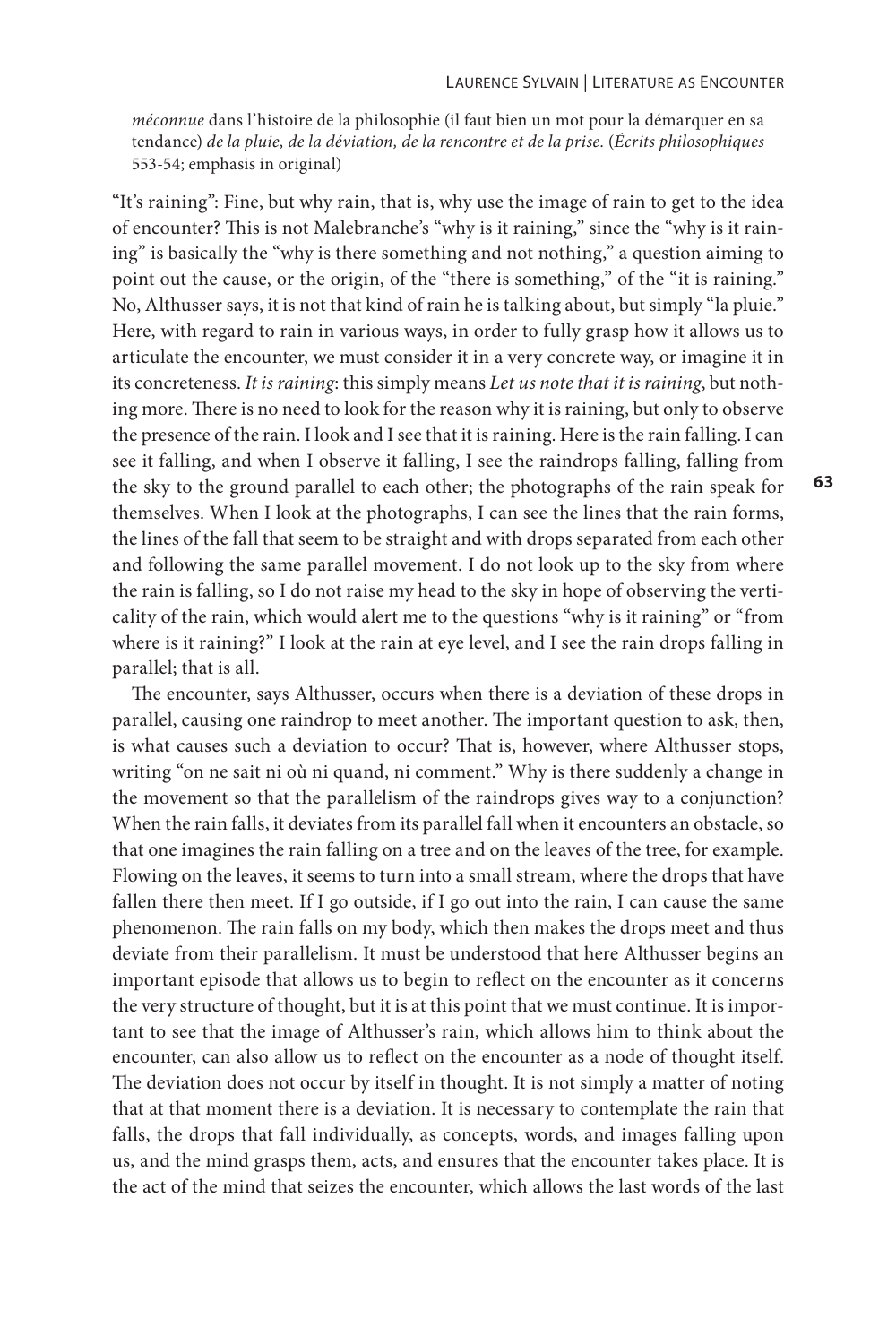sentence in the passage quoted above to make sense: "*de la pluie, de la déviation, de la rencontre et de la prise*" (554).

Thus, in this late text Althusser touches on a problem characteristic of the history of thought, which is exemplified and dramatized in the context of an encounter between two opposites, during which fluidity is established between them. This problem, which is in fact a *topos*, a motif, concerns the passage from the particular to the general, or from the general to the particular, or even from the universal to the singular-although they are often confused-in all that these terms can cover. It is indeed about the possibility of linking antagonistic contrasts between them. According to the various ways in which it presents itself, this problem at the heart of thought can be expressed by the passage from the smallest to the greatest, from the abstract to the concrete, from the finite to the infinite, from immanence to transcendence, from the original to the copy, from the heavenly to the earthly, from God to the Son, from the flesh to the spirit, from subjectivity to objectivity, from national literature to world

**64**  literature, from "l'être" to "l'étant," from micro to macro, from tradition to the present, from the immediate to the mediating-each of these passages can be considered inversely-and so on. This constituent paradox of thought never ceases to haunt it, to betray its presence, regardless of the modalities under which it is presented, since it concerns the very structure of thought. Thus, we can try to enter into the theoretical details of all its manifestations, but the fact remains that in each of them, the way in which it is possible to think or to articulate a thought is always at stake. In other words, and quite simply, how is it possible to conceive of a link, or links, between two opposites?

Within this profoundly hermeneutical question,<sup>2</sup> literature also becomes agitated and unfolds itself, often as the object of reading, the object of interpretation, or the object of mediation. It is always interpretation, as Pierre Klossowski describes it in "La décadence du nu": "Ce n'est jamais la réalité que l'on appréhende, mais une vue de l'esprit. Le naturalisme en peinture comme en littérature n'est qu'une forme de lyrisme" (70). Apprehending a "vue de l'esprit" is the act by which, following the impression, or the fall of an image in the mind, the mind grasps it, and in this grasping, opens the door and unleashes a series of repercussions that the image itself did not necessarily contain, but which said grasping triggers as effects, as an encounter. This also means that the image that surreptitiously grasps the thought triggers passions, hence "une forme de lyrisme," in a movement where the mind itself interprets the passions to which it is prey through the image. Here, of course, is a meeting between what philosophy since Plato-if not since Parmenides-calls appearance and being, the visible and the invisible: it comes down to saying that I see the rain falling; perhaps I am lucky enough to observe the drops that come together, but I can never observe what this confluence generates if I do not invest it with thought. It is necessary, however, to contemplate the rain in such a way as to see the deviation and to grasp it, to interpret it, to read it: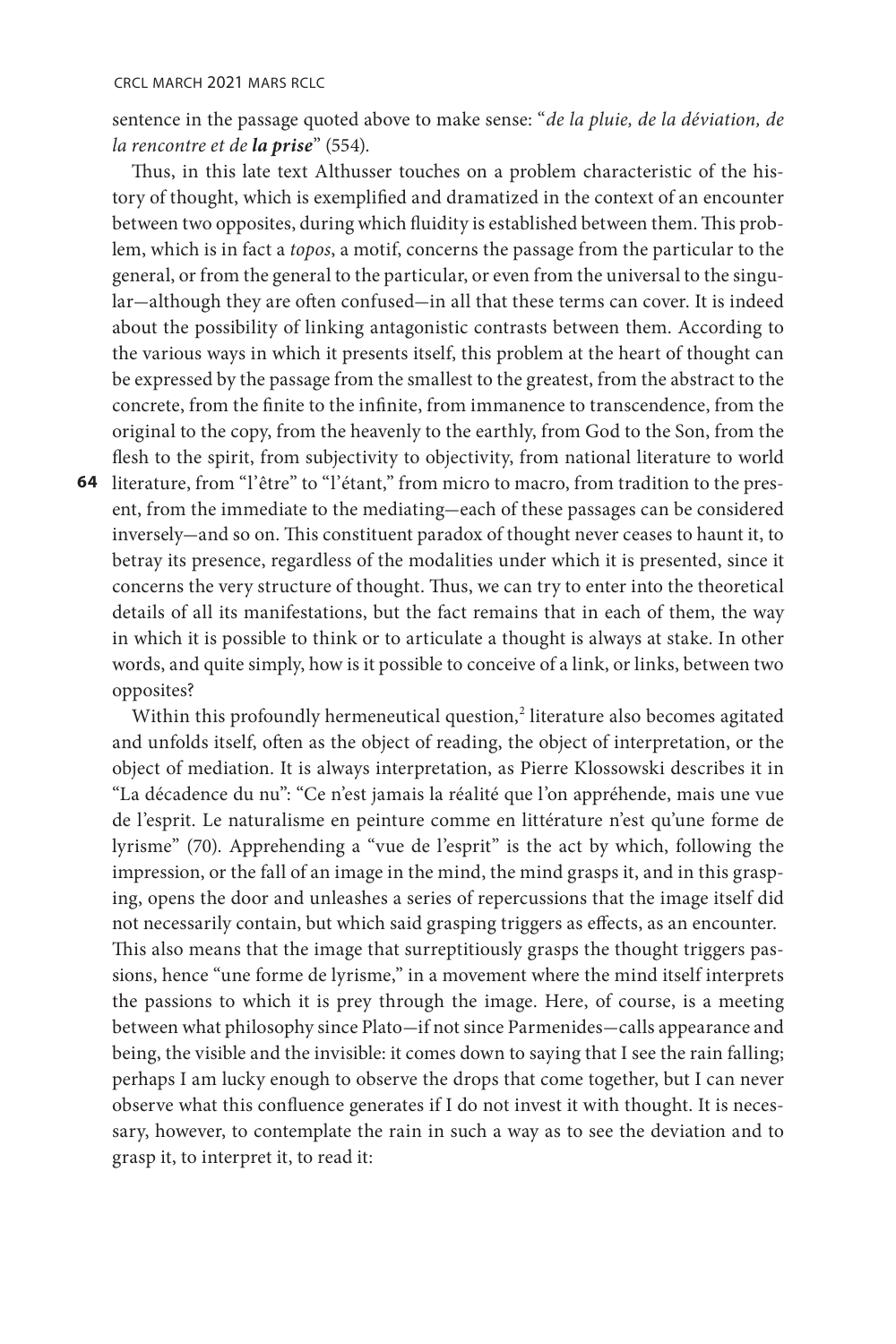#### Laurence Sylvain | Literature as Encounter

Épicure nous explique qu'avant la formation du monde, une infinité d'atomes tombaient, parallèlement, dans le vide. Ils tombent toujours. Ce qui implique qu'avant le monde il n'y eût rien, et même temps que tous les éléments du monde existassent de toute éternité avant qu'aucun monde ne fût. Ce qui implique aussi qu'avant la formation du monde, *aucun Sens* n'existait, ni Cause, ni Fin, ni Raison ni déraison. La non-antériorité du sens est une thèse fondamentale d'Épicure, en quoi il s'oppose aussi bien à Platon qu'à Aristote. Survient le *clinamen* […] Le *clinamen*, c'est une déviation infinitésimale, "aussi petite que possible," qui a lieu "on ne sait où ni quand, ni comment," et qui fait qu'un atome "dévie" de sa chute à pic dans le vide, et, rompant de manière quasi nulle le parallélisme sur un point, provoque une rencontre avec l'atome voisin et de rencontre en rencontre un carambolage, et la naissance d'un monde, c'est-à-dire de l'agrégat d'atomes que provoquent en chaîne la première déviation et la première rencontre. (Althusser, *Écrits philosophiques* 555; emphasis in original)

The rain of Epicurean atoms never answers the "how" of the clinamen, since it consists rather in noting that there is clinamen, and that it is entirely within this "there is" that the horizon of the world is situated, and the horizon of the gaze on the world. It is in this very sense that Althusser considers the thought of Epicurus as a philosophical tradition hidden by the idealistic tradition that has its roots in Plato. If there is a philosophical tradition of the encounter, the point here is to show how the epistemological power of the literary is precisely that of the encounter.<sup>3</sup> And perhaps it is specifically because of this epistemological power that Plato expelled the poets from the Philosophical City, not only by refusing what poetry or literature could then have done to philosophy, but also, perhaps, by not fully understanding the knowledge proper of the literary, knowledge that is not that of reason as what sorts and classifies.

It should also be understood that "encounter" is an umbrella term; in other words, the encounter as the foundation of the action of thought is a vast phenomenon, which the term "encounter" is used here to denominate, to try to grasp. This phenomenon, however, covers a multitude of other terms, such as *crossroads, crossing, passage, link, bridge, metaphor, metaxu*, and many others, which can be used to refer to a variety of other terms. Yet the Greek *metaxu*, which means *bridge*, is a crucial one. The notion of metaxu is taken up by Simone Weil in *La pesanteur et la grâce*:

Ce monde est la porte fermée. C'est une barrière. Et, en même temps, c'est le passage. Deux prisonniers, dans des cachots voisins, qui communiquent par des coups frappés contre le mur. Le mur est ce qui les sépare, mais aussi ce qui leur permet de communiquer. Ainsi nous et Dieu. Toute séparation est un lien […] Les choses créées ont pour essence d'être des intermédiaires. Elles sont des intermédiaires les unes vers les autres, et cela n'a pas de fin [...] Les ponts des Grecs.-Nous en avons hérité. Mais nous n'en connaissons plus l'usage. Nous avons cru que c'était fait pour y bâtir des maisons. Nous y avons élevé des gratte-ciels où sans cesse nous ajoutons des étages. Nous ne savons plus que ce sont des ponts, des choses faites pour qu'on y passe, et que par là on va à Dieu. (*La pesanteur* 228-29)

Weil's revival of *metaxu* is anchored in her reading of Plato, situating him in a direct filiation with Christianity. But what is relevant here is how she points out that if the bridges of the Greeks have been handed down to us, they are, nevertheless, misun-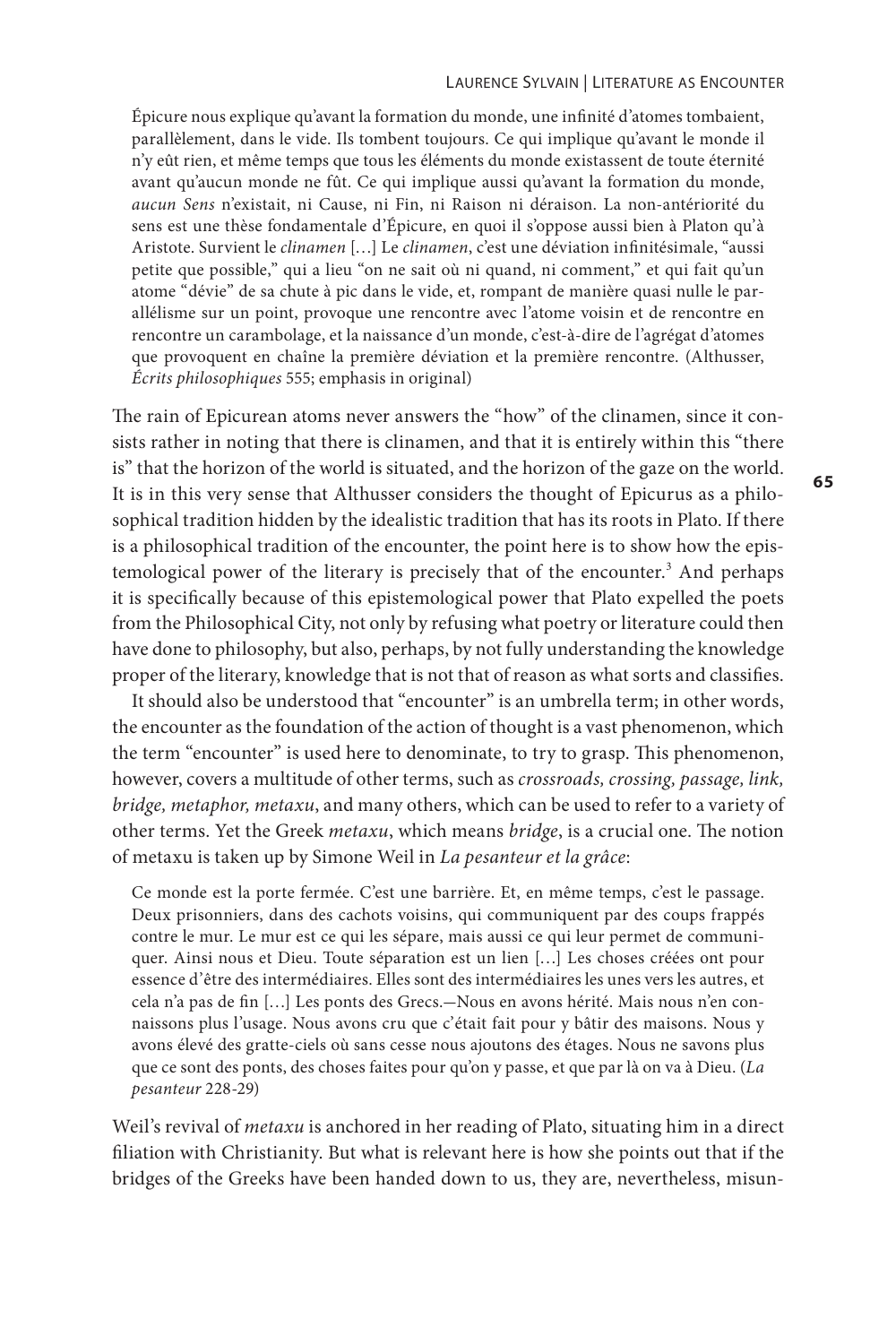#### crcl march 2021 mars rclc

**66** 

derstood today. That is to say that we no longer understand that they are crossings, temporary spaces, which have been invested as though they were permanent places. We need to understand that literary thought seems to have grasped that bridges are only passages that can never be taken for granted, that may not be permanent, but only guarantee the possibility of an encounter taking place.

Literature, in which the *topos*, or motif, of the passage from the general to the particular is constantly tied together, allows for a hermeneutic that is not of the order of the discovery of truth,<sup>4</sup> but rather a hermeneutic of the encounter. It is then no longer a question of reading in the hope of necessarily interpreting the meaning of the text, but rather of reading in such a way as to note the encounter produced by the literary, the random roll of the dice that suddenly joins, at the heart of the literary, a non-necessary instant where opposites coincide, where opposites converge, an instant that each time generates its own multiplication:

Et dans ces interprétations triomphe une certaine conception de l'histoire de la philosophie qu'on peut, avec Heidegger, qualifier d'occidentale, car elle domine depuis les Grecs notre destin, et de logocentrique car elle identifie la philosophie avec une fonction du logos chargé de penser l'antécédence du Sens sur la réalité. (Weil, *La pesanteur* 554)

The possibility of grasping the encounter through a gesture that is also hermeneutic stands, resistant and furtive, parallel to a hermeneutic gesture seeking to articulate the meaning of the text. This parallelism between a hermeneutic gesture of meaning and a hermeneutic gesture of encounter is itself important, since in it rests the possibility of their collision. It is therefore not a question either of maintaining that the encounter is opposed to meaning, but rather that the meaning it can bring about is itself contingent and therefore not, as Althusser indicates, antecedent to the encounter. It is in this sense that the encounter is the *topos* of literature, of a literature that is not only the object of philosophy or the object of knowledge. That is to say, it is the *topos* of literature in so far as it falls, as it tumbles down and as it constantly produces the encounter. In this scenario, literature is encounter, a knowledge of encounters, and a view of encounters-where literature, as interpretation and therefore always as a "vue de l'esprit" ("view of the mind"), constantly brings us back to the observation of the clashes it spreads, "lire, c'est aller à la rencontre d'une chose qui va exister mais dont personne ne sait encore ce qu'elle sera" (Calvino 86). I argue that the literary phenomenon is a reading of encounters:

Mais il y a chez lui toute une série de développements autour de l'expression "*es gibt*," "il y a," "c'est donné ainsi" qui rejoignent l'inspiration d'Épicure. "*Il y a* du monde, de la matière, des hommes…" Une philosophie du "*es gibt*," du "c'est donné ainsi," règle leur compte à toutes les questions classiques d'Origine, etc. Et elle "ouvre" sur une vue qui restaure une sorte de contingence transcendantale du monde, dans lequel nous sommes "jetés," et du sens du monde, lequel renvoie à l'ouverture de l'Être, à la pulsion originelle de l'Être, à son "envoi" au-delà de quoi il n'y a rien ni à chercher ni à penser. (Althusser, *Écrits philosophiques* 556-57; emphasis in original)

Literature proceeds through the articulation of knots between the general and the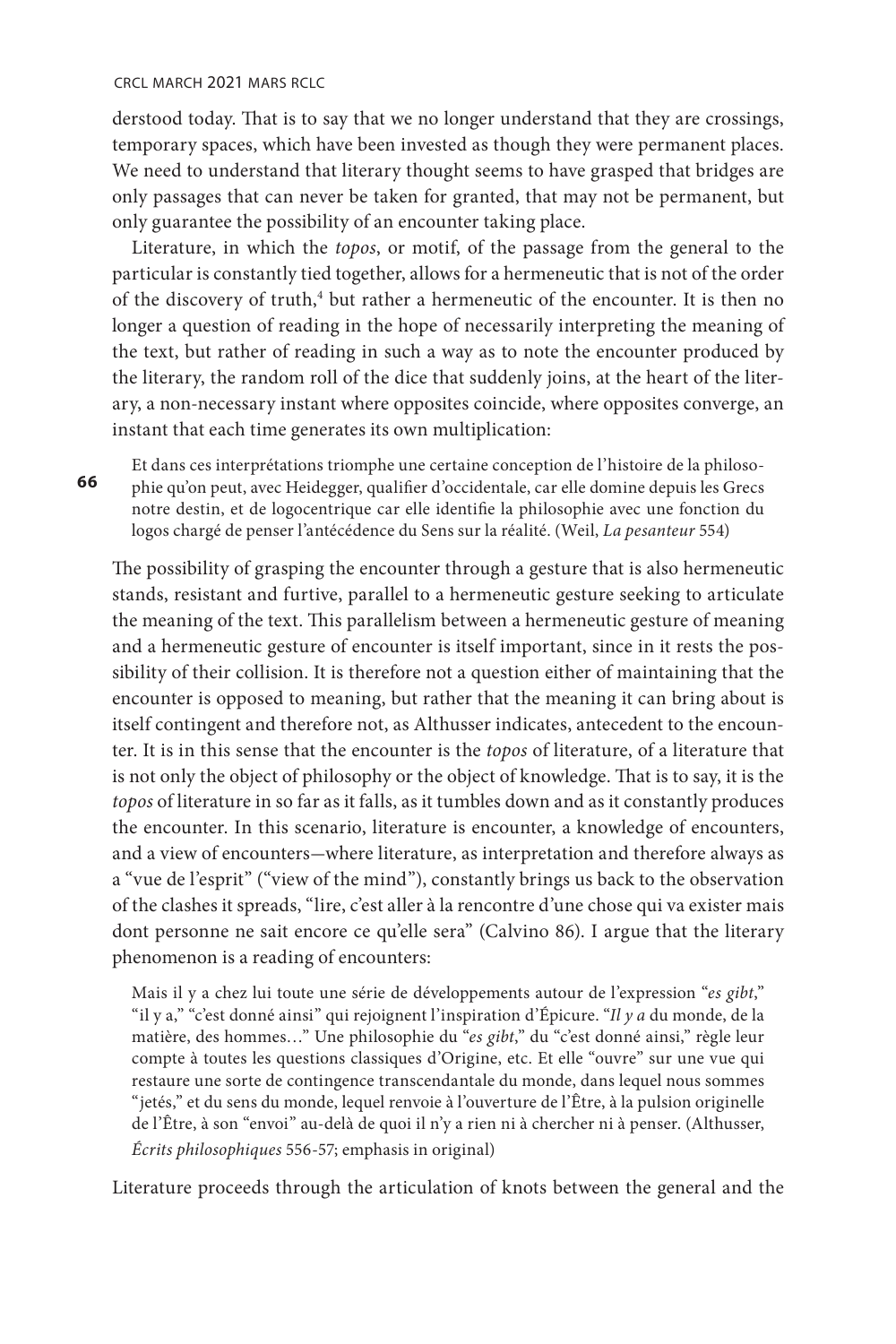particular, even more so between the singular and the universal, simply, and in part, in the astonishing capacity of the text to be always in movement between its immanent appearance and its singular crossing of history in which it can resurface at any moment, always in a vertical, that is to say transcendental, manner.

Something rhizomatic happens in literature. In the staging that literature allows, opposites cross and encounter each other without a radical break or distinction between the two, that is, without any effective categorization. It is in this sense that we can say that literature is not on the side of the general and the particular, but on the side of the universal and the singular. Gilles Deleuze's articulation, in *Différence et répétition* (1969), of this important distinction between the general-particular and universal-singular couples, when he poses the repetition on the singular and universal sides, is most relevant here, since it insists that the general-particular couple is on the side of rules, sorting, and watchwords, whereas the universal-singular couple does not pose any order or rules to be respected, and notes the importance of not confusing their functioning and their epistemological role. For instance, the universal would be what says "all human beings contain within them the possibility of crying, the possibility of tears" and the singular presents itself, repeats itself in a manner that is always and precisely singular, each time tears occur, while the general would be what says "all human beings cry in such and such circumstances" and the particular occurs at the advent of tears according to the circumstances prescribed by the general.

Literature says that the universal-singular couple unite much more than the general-particular do. One undergoes the effects of the encounter, the surpluses created by the collisions, without one of the two opposites it joins ending up being the appendage of the other, nor without these effects ever being necessary: "C'est-à-dire qu'au lieu de penser la contingence comme modalité ou exception de la nécessité, il faut penser la nécessité comme le devenir-nécessaire de la rencontre de contingents" (581). Literature stages images, fantasized or not, the "vues de l'esprit" (Klossowski 110), introducing them in a radically transcendental way.

What also needs to be understood is that these encounters are not always successful, nor are they passive or non-aggressive. The encounter at the core of literature is always somewhat imbued with an excess and a fury because it is always accidental and hazardous, that is to say, risky. The bridge that forms from one encounter can as easily burn as it can stay in place; yet, even if it stays in place, this does not mean any form of necessity for the bridge. It simply means that for a little while longer, we might cross it, or that it might burn while we are crossing it. Yet, the fire that sets it ablaze opens the door for the possibility of other encounters, of atoms crashing into each other and producing something that always exceeds them, new constellations of excess of singularity.

The mere fact that Althusser conceived this tradition of "matérialisme souterrain de la rencontre" from Epicurus and Lucretius indicates its links with literary thought: if Epicurus is always considered as a philosopher, Lucretius is a poet-philos-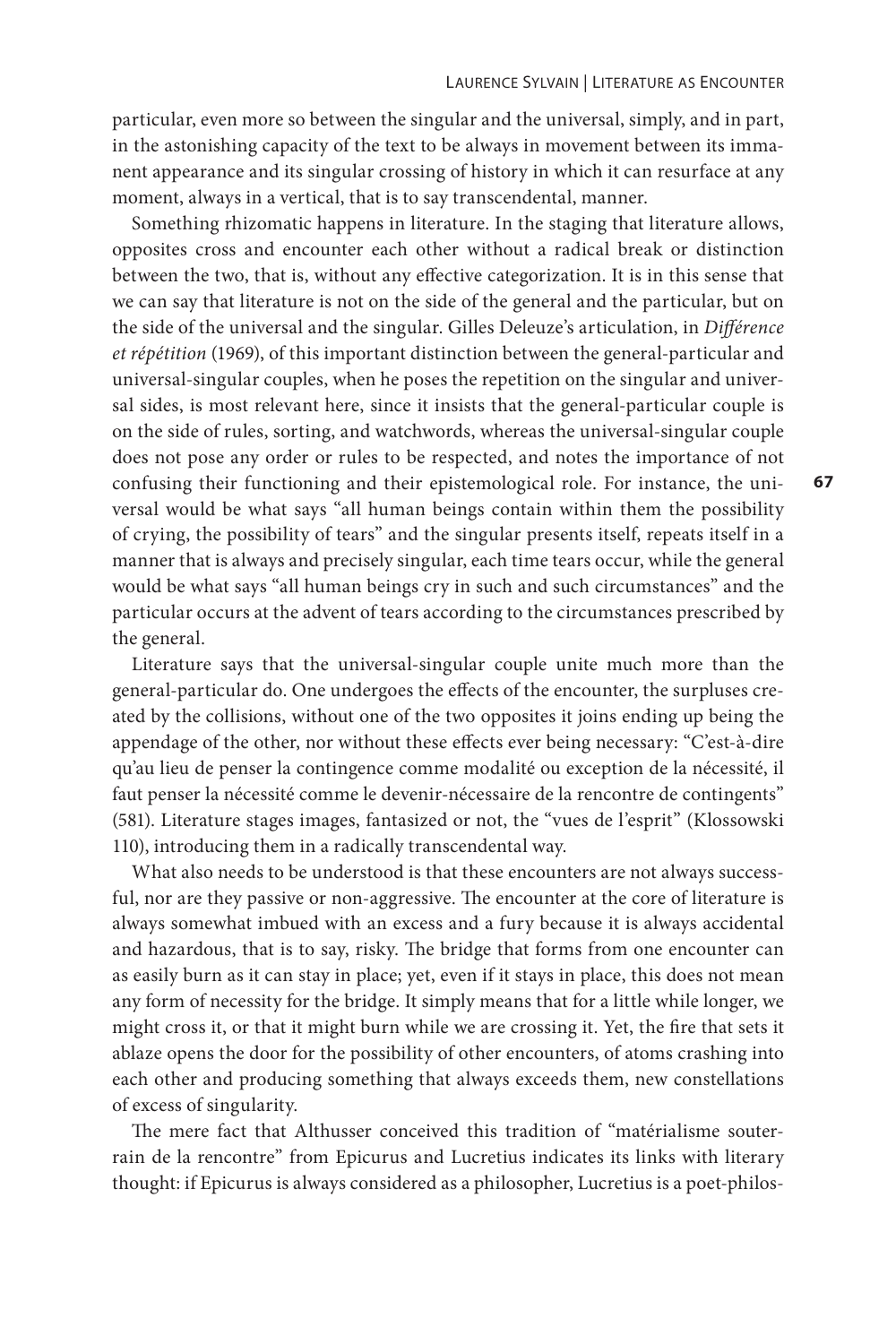#### crcl march 2021 mars rclc

opher, and we know that the *De rerum natura*, dating from the first century BC, is a poem in verse based on the atomistic thought of Epicurus. It is from Lucretius, and Althusser himself specifies this in his text, that the use of the term *clinamen* originates, as does the image of atoms as rain. The power of the encounter and its intimate links with literary thought, with the "mise en image" and the "mise en scène" of the thought, which constitutes literature, resounds in this single passing from Epicurus to Lucretius, and in some respects from philosophy to poetry.

**68**  reading of the encounters, and this is indeed the case; however, the fact remains that The encounter as I depict it here derived from Althusser must also be understood as a node of the literary phenomenon, as a way of reading the texts, as a method of reading that consists of reading the singularities produced by the encounters. This is an aspect of the literary encounter that distinguishes it from philosophy and prevents us from making the literary a simple object of reflection for the latter, but rather conceives it as a singular phenomenon with its own relation to knowledge, its own reading. But of which reading is it a question? I could repeat here that it is about a there is not a precise word, insofar as the encounter is a chapeau term, to describe it. It is necessary for me to paraphrase in order to speak of this reading, which has no choice but to be slow, to be attentive to details, to lose itself in the texts compulsively, to return to them unceasingly. It is a reading that digs, that excavates the texts, in a gesture of constant unfolding, a *patientia* reading, in what the Latin term covers of endurance, of suffering, of the body bearing the suffering, that is, the acceptance of the risk incurred in each reading-which is not merely a danger to the individual reader, but a risk proper to the act of reading itself-an act of reading that John Hamilton scrupulously describes in his *Philology of the Flesh*:

Reading can be exhausting. The multiple and complex efforts expended to scan page after page, gathering the many visual marks and understanding their significance, require considerable amounts of mental and physical energy. However habituated, the manner by which a reader produces meaning is a laborious process. Every letter calls for attentiveness, even if only not at a subconscious level, as the syllables come to form each word and as the words compose broader syntactic units. The reader then proceeds from the order of the sentence all the way to the work as a whole-that is, to the reconstruction of a verbal corpus that ultimately relates to other, similarly reconstructed works. These textual bodies, the personal libraries stored in the mind of each individual reader, result from years of continuous diligence and the cultivation of memory. One must become ever more deeply familiar with language and languages, including the infinite variations and refinements in meaning, historical, cultural, social, and individual. Such industry cannot be performed without extensive strain on the reader's stamina: the strain on the eyes, the discomfort of remaining still, the struggle to keep distraction at bay. (4)

If Hamilton associates this form of reading with what he calls a "philology of the body," on the other side of which stands a "philology of the flesh," it is exactly because this way of reading texts is inextricably linked to the history of hermeneutics, or rather, to a certain vision of the hermeneutic, which says that to read is to go in search of the sense of the text. This way of reading relies on the quest of an *a priori* sense, on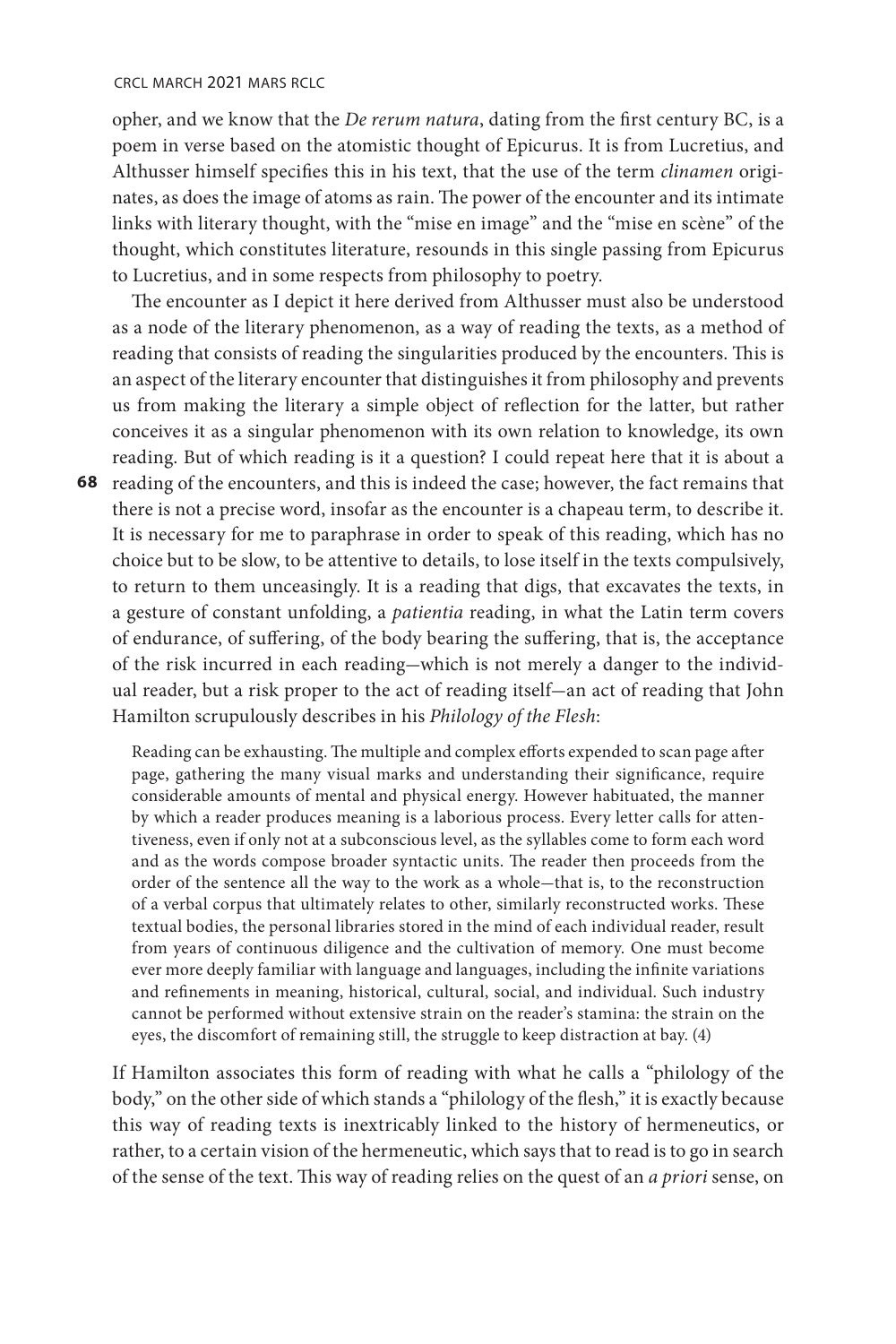the use of a reading "which features methods of dematerialization and decarnalization [...] methods that are committed to the immaterial idea and therefore strive to free meaning from base mediation" (6). However, what Hamilton calls "philology of the flesh" refuses this overcoming of the book object: "On the other hand, then, in contrast to the philology of the body, there is a philology of the flesh. Whereas the former attends to the book's instrumental capacity, the philology of the flesh exhibits a love that never wants to part with the word's manifestation" (7). Where, then, is a hermeneutic gesture consisting in a reading of encounters?

A reading of encounters would be, in a certain way, to seek the transitions between a philology of the body and a philology of the flesh, not to part with either of them but rather to see in what way their collision manifests itself. The reading of the encounters does not entirely get rid of the meaning, nor of the material aspect of the book, but it supposes that the meaning is only ever given by the activity of reading, which comes after the text and never before.

In this very sense, a hermeneutic gesture aiming at reading the encounters within the literary in order to demonstrate that it is in them that the singularity of the phenomenon resides must be patient. The encounter is given only to a mind capable of contemplating texts and works of art for a long time, to a mind ready to catch its breath, to be attentive, close to the description of attention that Weil provides in *Attente de Dieu*:

L'attention consiste à suspendre sa pensée, à la laisser disponible, vide et pénétrable à l'objet, à maintenir en soi-même à proximité de la pensée, mais à un niveau inférieur et sans contact avec elle, les diverses connaissances acquises qu'on est forcé d'utiliser. La pensée doit être, à toutes les pensées particulières déjà formées, comme un homme sur une montagne qui, regardant devant lui, aperçoit en même temps sous lui, mais sans les regarder, beaucoup de forêts et de plaines. Et surtout la pensée doit être vide, en attente, ne rien chercher, mais être prête à recevoir dans sa vérité nue l'objet qui va y pénétrer. (*Attente* 102)

An empty spirit (*esprit*), or one capable of emptying itself of its "acquired knowledge," is a mind capable of discarding its presuppositions, of opening its eyes a little, of devoting itself to the observation of the clinamen in Althusser's terms. It is there that the possibility of contemplating from the perspective of the encounter, of perceiving the singularity, opens up. Where language is the seat of a transcendental chance, at the same time as a manifestation, as a profoundly immanent inscriptionsuch is, in a way, the encounter. In itself, the encounter is not new; but perhaps it has simply never been both the object and the form of the contemplation, or the perspective from which the questioning is posed. The detours, if not the digressions, that its contemplation requires respond to a difficulty, to a problem inherent in its own conceptualization, because the encounter is eminently literary. It is neither a system, nor a dogma, nor a doctrine, nor a structure, nor a concept.

It is the necessary interaction founded by an attentive reading in the heart and at the crossroads of the singularity of all literary phenomena, the point where the oppo**69**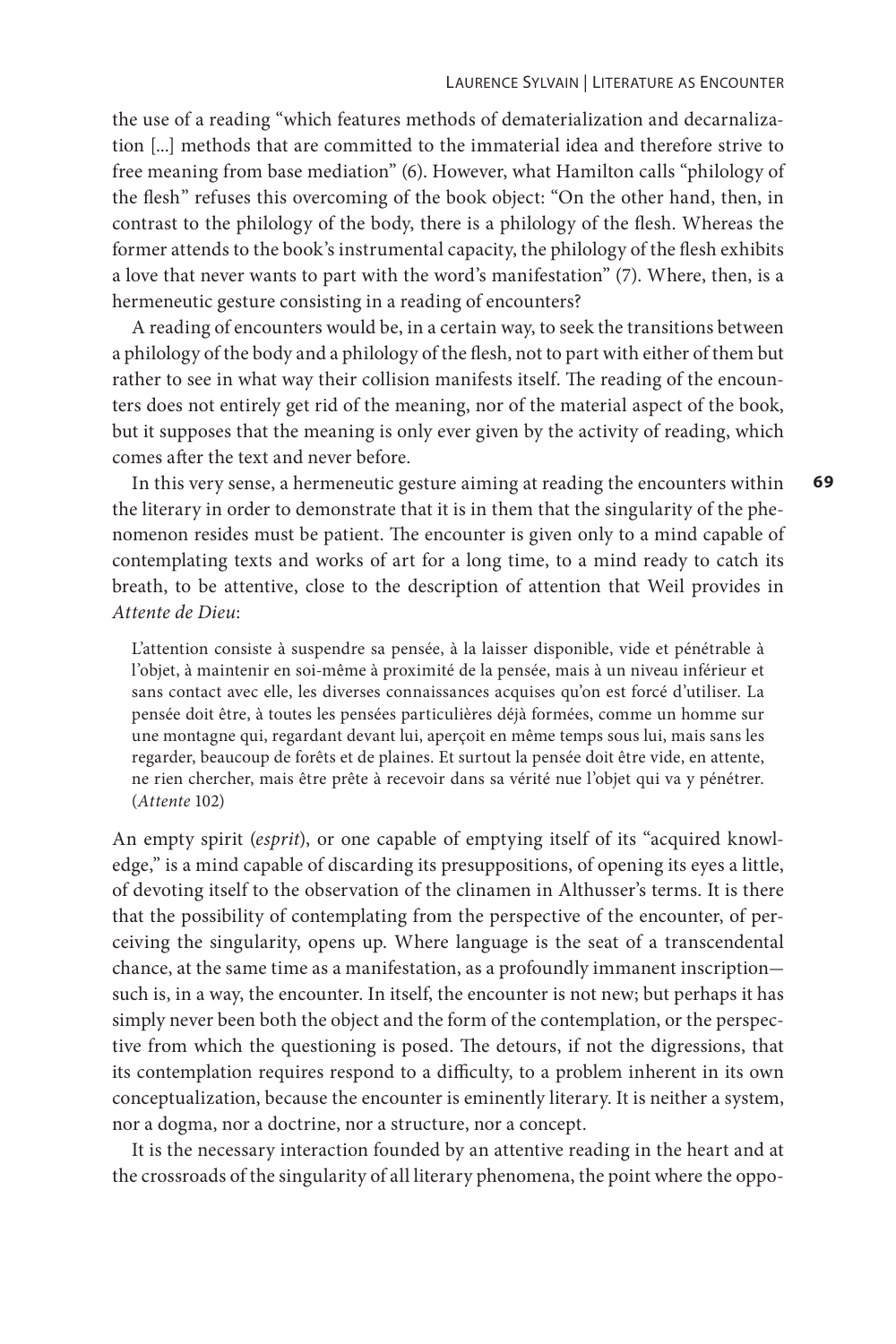sitions which marked the history of the thought converge. The meeting is a crossing between symbolic forces imagined by the mind, between the virtual and the material, between two staging of the world that, rather than opposing each other, confront and embrace each other by caressing the braziers of the mind, even if it means that only ashes and a few embers remain. These embers are literary. One could as well say that each of the opposites constitutes an individual and singular atom, and their deviation, their "clinamina," is observed within the literary, which is the space of the encounters, the space where it is possible to read the encounters, the space of the figures as bearers and mourners of the encounters.

## **NOTES**

1. This article is informed by sections of the first part of my doctoral dissertation, which aims to

articulate a conception of the literary as an encounter that refuses to be confined to simple duality. It proposes an epistemological reflection on the literary phenomenon and on the exemplarity of Klossowski's figure in such a context. This article focuses on the hermeneutic proposition of the dissertation and on its proposal of a new method of reading. My original translation and development of relevant sections were first realized in the context of CCLA's 2020 conference, which allowed some feedback on the then-unfinished dissertation, and has, in turn, informed my forthcoming book *Pierre Klossowski: Expériences sensibles et suprasensibles à travers Le bain de Diane*.

2. Since it also always has to do with how we can interpret the links that unite such opposites-whether it is simply the art of interpreting sacred or profane texts, or the art of interpreting the world more broadly, as proposed by modern hermeneutics: "Appelons herméneutique l'ensemble des connaissances et des techniques qui permettent de faire parler les signes et de découvrir leur sens" (Foucault, *Les Mots* 44). The history of hermeneutics also crosses the history of thought, mainly from Aristotle to the Fathers of the Church up to modern hermeneutics, from Schleiermacher to Dilthey and then declining within phenomenology, from the ontological thought of Heidegger to Gadamer's *Truth and Method*, passing by Charles Taylor, to Ricœur and Foucault in whom the hermeneutic, differently of course, is articulated mainly via a thought of the self, notably in *L'herméneutique du sujet* (1981-82) of Foucault who is interested in the Greek "concern for oneself" as the horizon of "know thyself."

- 3. It is precisely, in the philosophical tradition, this "how" that Althusser examines. The examination of the "how" is also what is at stake in a literature as encounter, that is, of an interpretation that swerves from the question "what does it represent?" or "what is it?" but rather "how does it represent?" It is by imagining, by imaging, concretely, Althusser's rain, and thus, by passing through the concreteness of the image, by imagining the raindrops falling on a tree that the richness of the hermeneutic project proposed in this article appears even more strongly: a hermeneutic of the encounter as a hermeneutic of the "how" and not of the "what" or of the "what is it?" Such a hermeneutic allows us to think at the same time with, outside, and against the categories quite radically.
- 4. Literature understood as encounters reopens questions related to hermeneutics as either totalizing, its function in this case being the establishment of a single authoritative meaning; or as pluralizing, thus allowing for multiple and perhaps contradictory meanings. The use of truth here refers to hermeneutics as totalizing, that is, as a general truth that legitimates and closes the possibilities of interpretation. The form of truth that is rendered possible by a hermeutics of the encounter is much more akin to a form of perspectivism, a philosophy which, not surprisingly, can be traced in Montaigne, Nietzsche, and Leibniz, and which Deleuze summarizes in his lecture on Leibniz and the fold of December 16, 1986: "Si bien que la théorie du point de vue introduit en philosophie ce qu'il faut bien appeler un perspectivisme. Lorsque Nietzsche, c'est précisément au nom d'un tel perspectivisme, et chez Nietzsche comme chez Leibniz, *le perspectivisme ne signifiera pas à chacun*

**70**